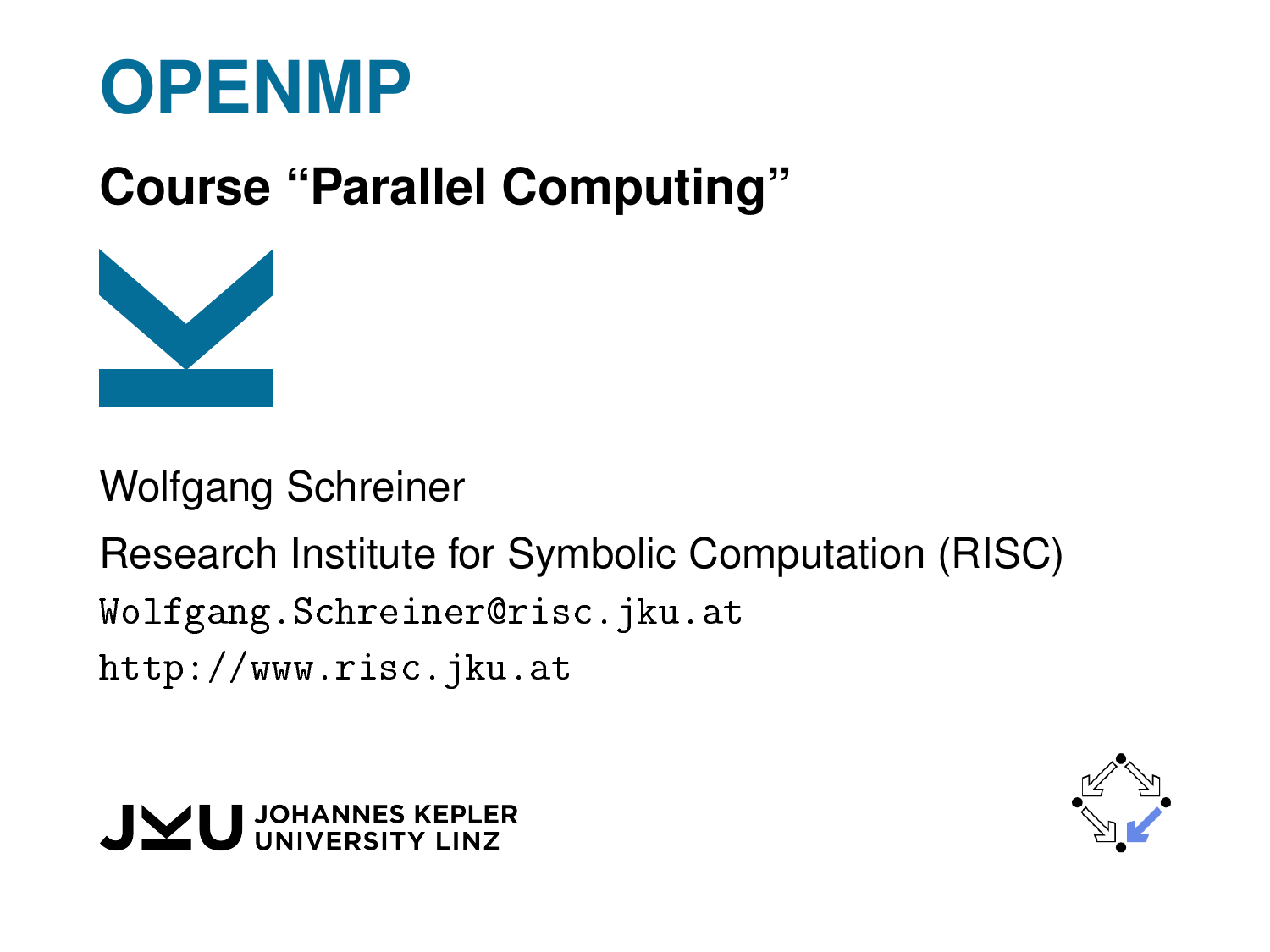# **OpenMP (OMP)**

- An API for portable shared memory parallel programming.
	- Compiler directives (pragmas), library routines, environment variables.
- Targets are C, C++, Fortran.
	- Often used in combination with MPI (Message Passing Interface) for hybrid MPP/SMP programs.
- Widely supported.
	- Commercial compilers: Intel, IBM, Oracle, . . .
	- Free compilers: GCC, Clang.
- Maintained by the OpenMP ARB.
	- Architecture Review Board.
	- Current Version: OpenMP 5.2 (November 2021).

See <http://openmp.org> for the official specification.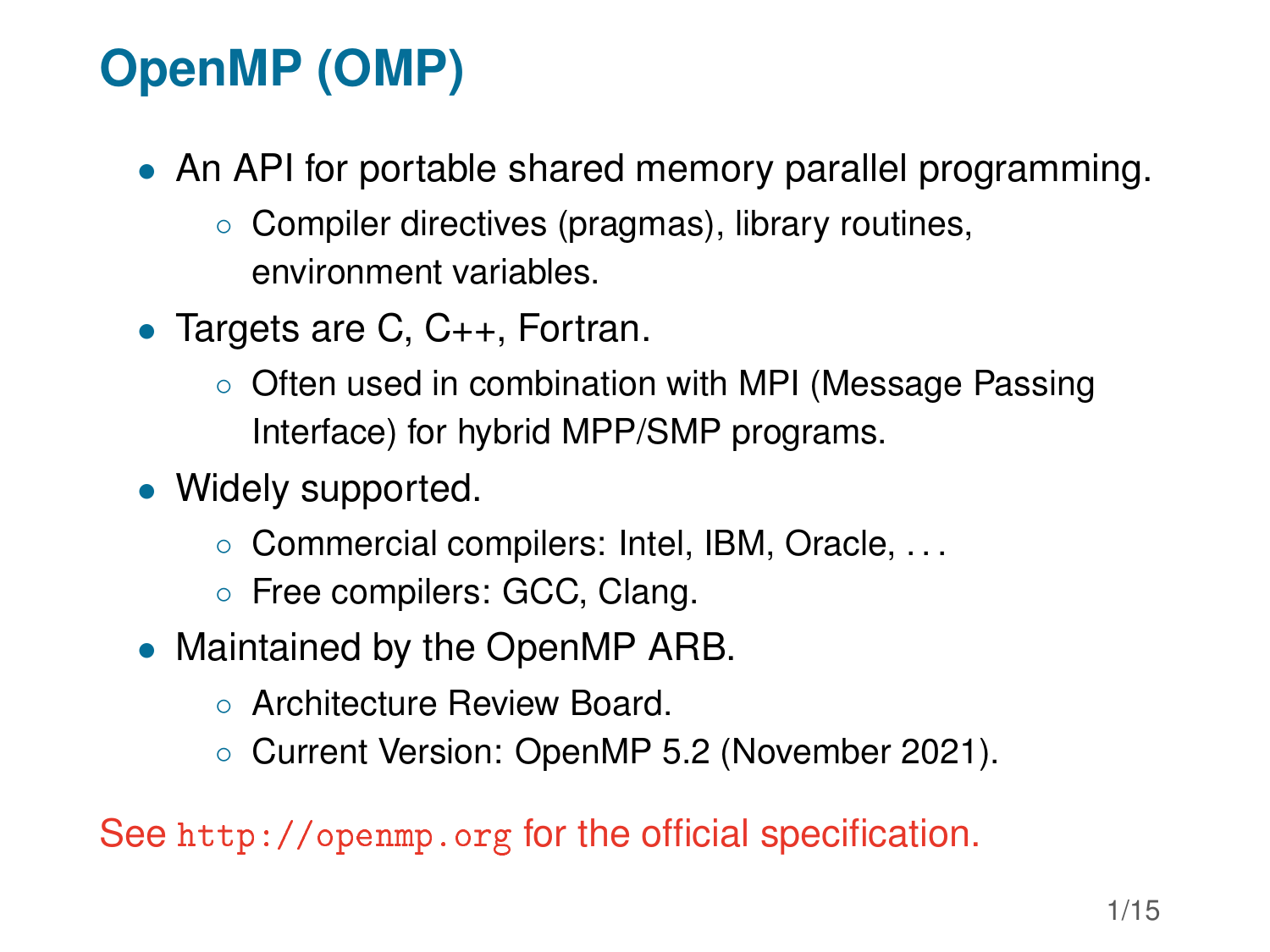# **Programming Model**



en.wikipedia.org, *OpenMP*

- Master thread executes program in sequential mode.
- Reaches code section marked with OMP directive:
	- Execution of section is distributed among multiple threads.
	- Main thread waits for completion of all threads.
	- Execution is continued by main thread only.

A fork-join model of parallel execution.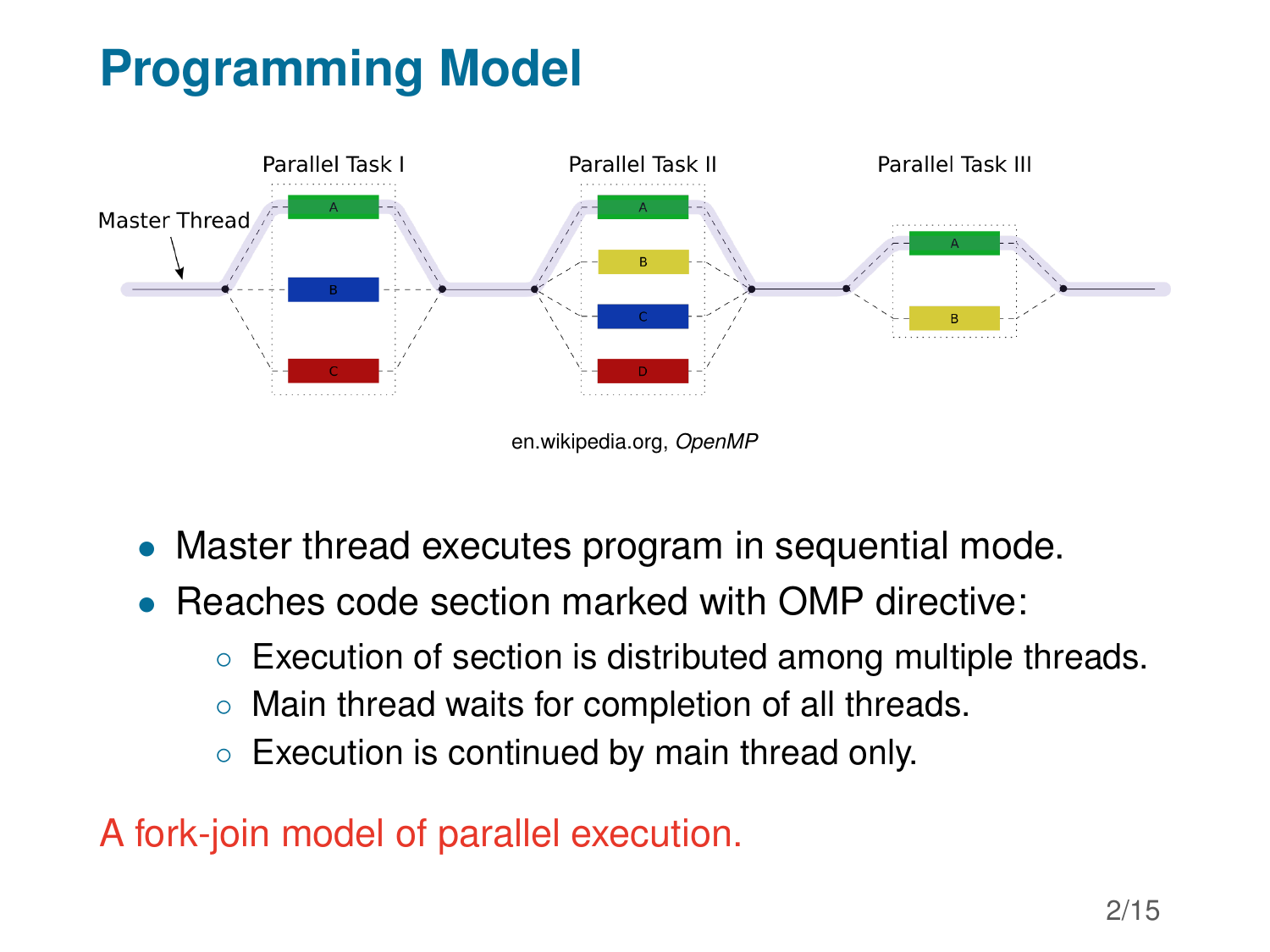#### **Shared versus Private Variables**

The default context of a variable is determined by some rules.

- Static variables and heap-allocated data are shared.
- Automatically allocated variables are
	- Shared, when declared autside a parallel region.
	- Private, when declared inside a parallel region.
- Loop iteration variables are private within their loops.
	- After the loop, the variable has the same value as if the loop would have been executed sequentially.

• . . .

OpenMP clauses may specify the context of variables directly.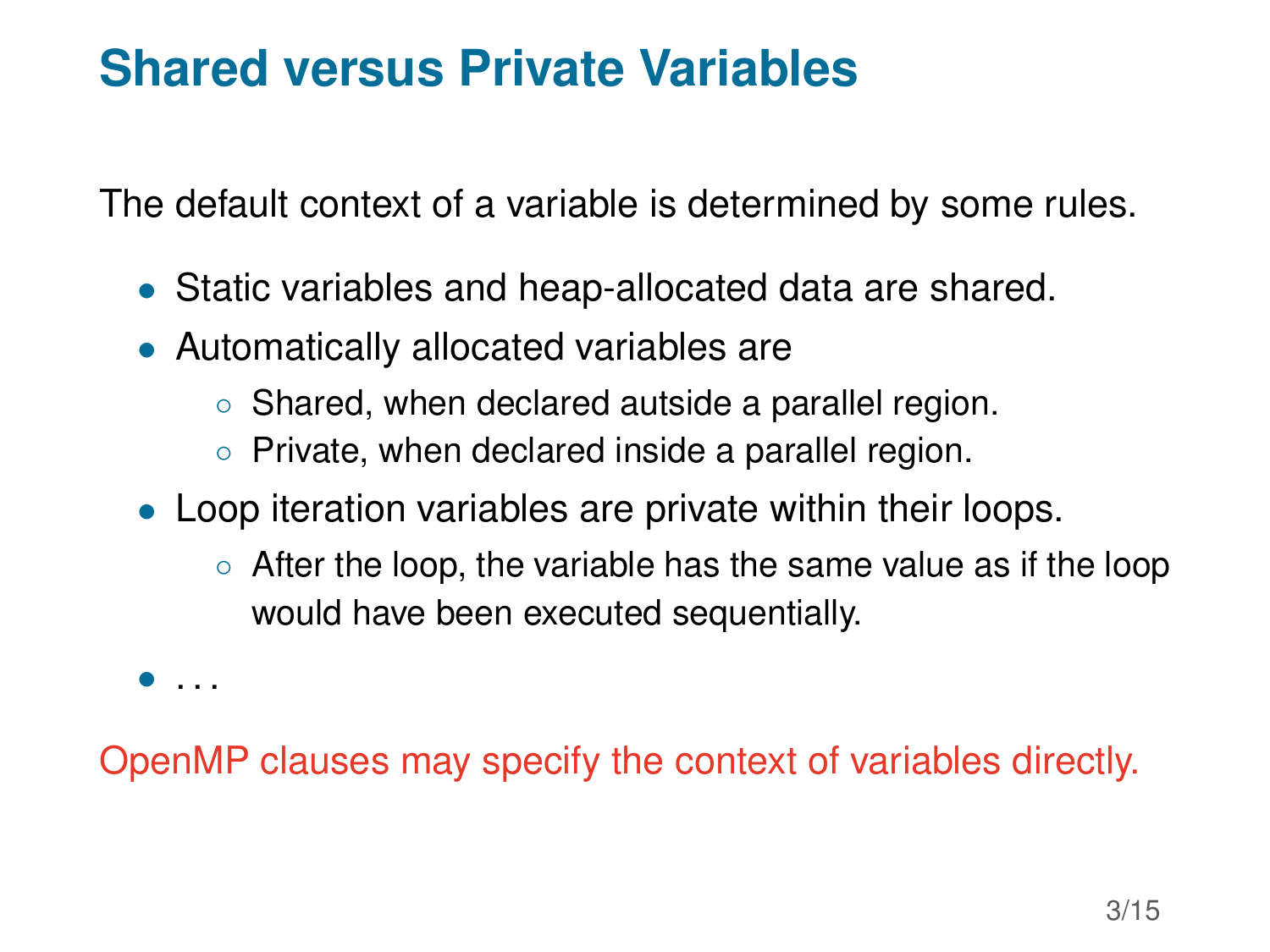## **Controlling the Number of Threads**

• Default set by environment variables:

export OMP\_DYNAMIC=FALSE export OMP\_NUM\_THREADS=4

• May be overridden for all subsequent code sections:

```
omp_set_dynamic(0):
omp_set_num_threads(4);
```
• May be overridden for specific sections:

#pragma omp parallel ... num\_threads(4)

If dynamic adjustement is switched on, the actual number of threads executing a section may be smaller than specified.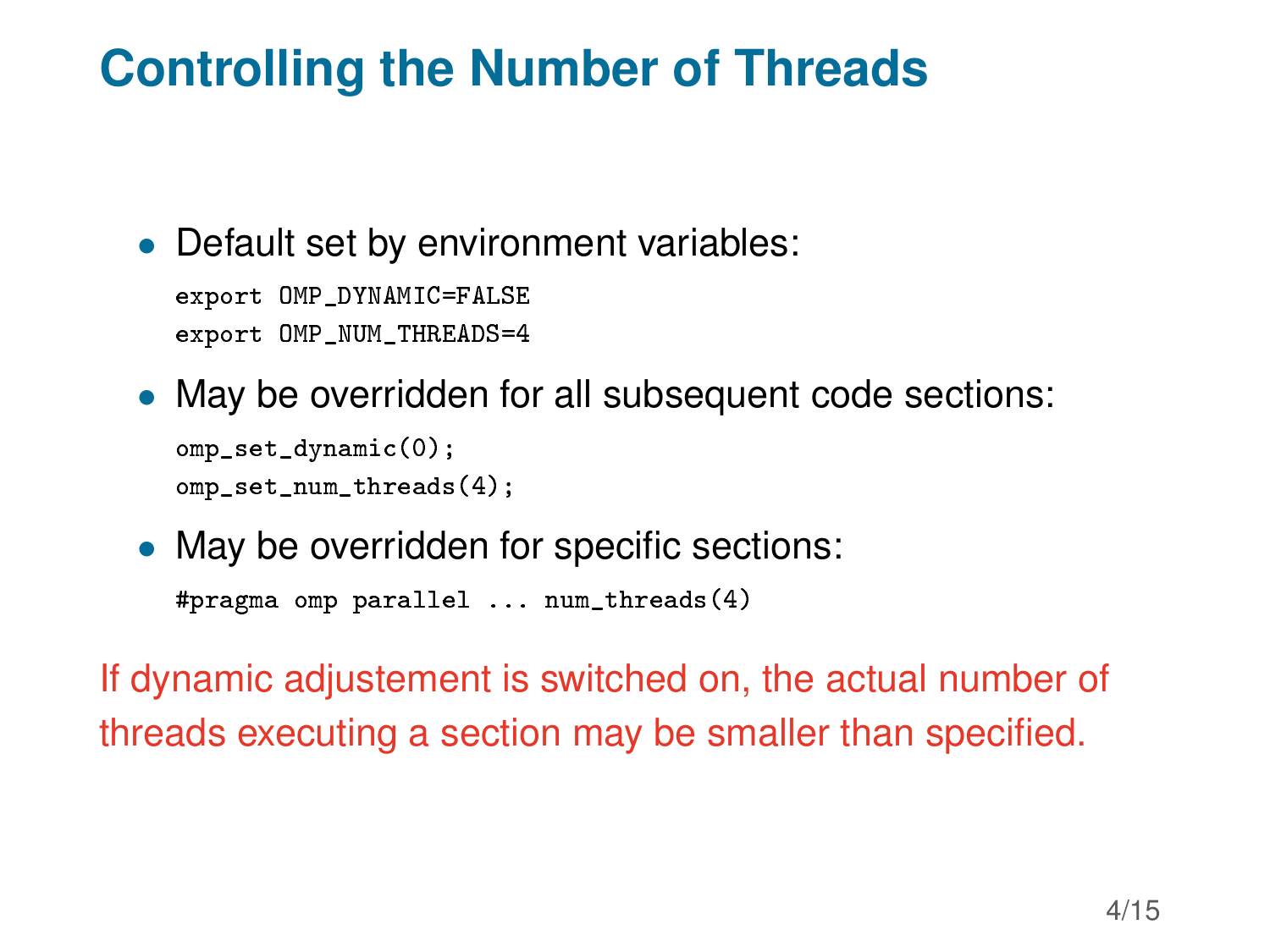## **Controlling the Affinity of Threads to Cores**

• Pin threads to cores:

export OMP\_PROC\_BIND=TRUE

• Specify the cores (GCC, Intel Compilers):

export GOMP\_CPU\_AFFINITY="256-271" // 16 physical cores in upper half

• More flexible alternative for Intel compilers:

```
export KMP_AFFINITY=
  "verbose,granularity=core,explicit,proclist=[256-271]"
```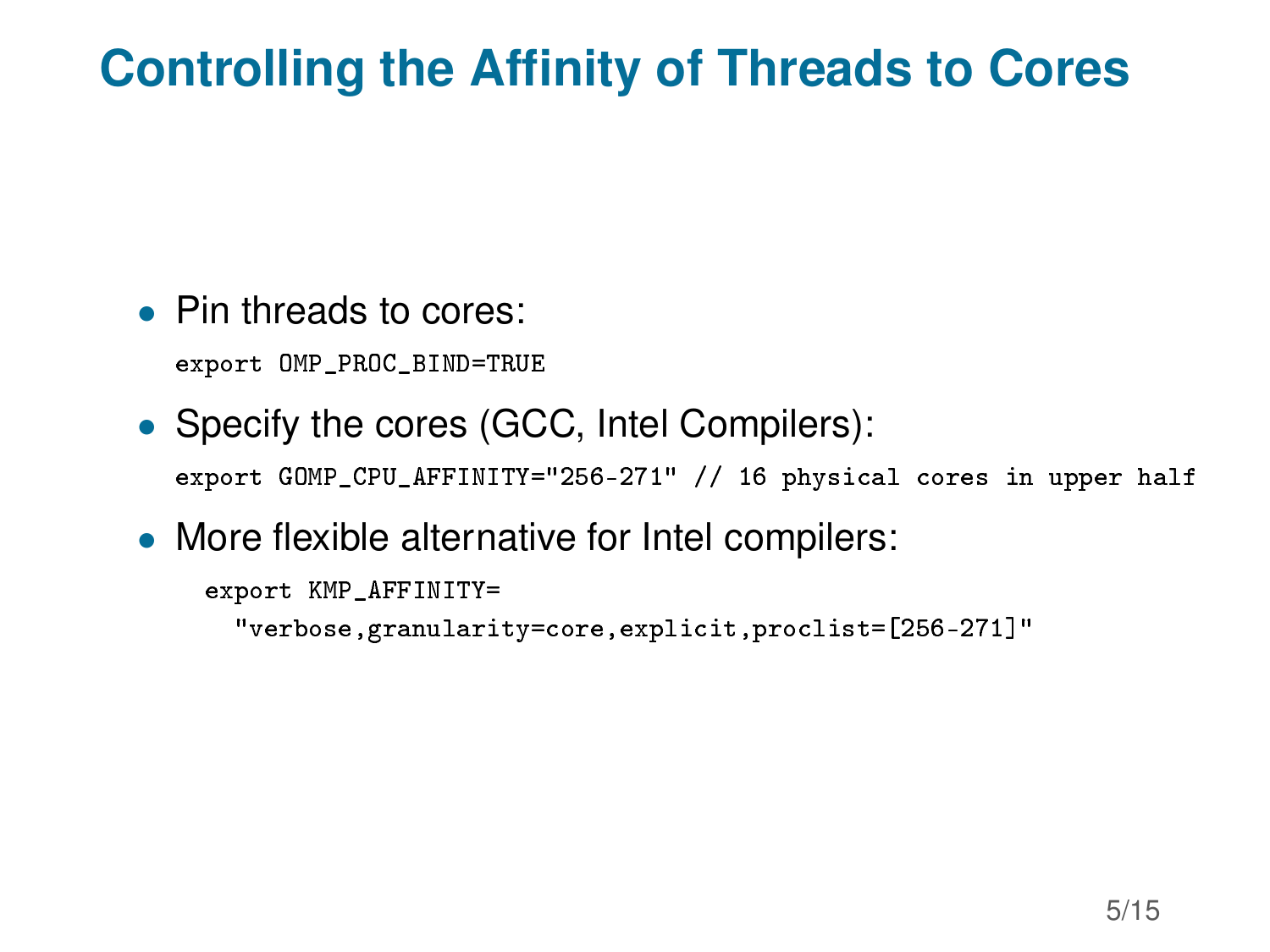## **Compiling and Executing OpenMP**

- Source
	- #include <omp.h>
- Intel Compiler:

module load intelcompiler/composer\_xe\_2013.4.183 icc -Wall -O3 -openmp -openmp-report2 matmult.c -o matmult

#### • GCC:

module load GnuCC/7.2.0 gcc -Wall -O3 -fopenmp matmult.c -o matmult

#### • Execution:

export OMP\_DYNAMIC=FALSE export OMP\_NUM\_THREADS=16 export GOMP\_CPU\_AFFINITY="256-271" ./matmult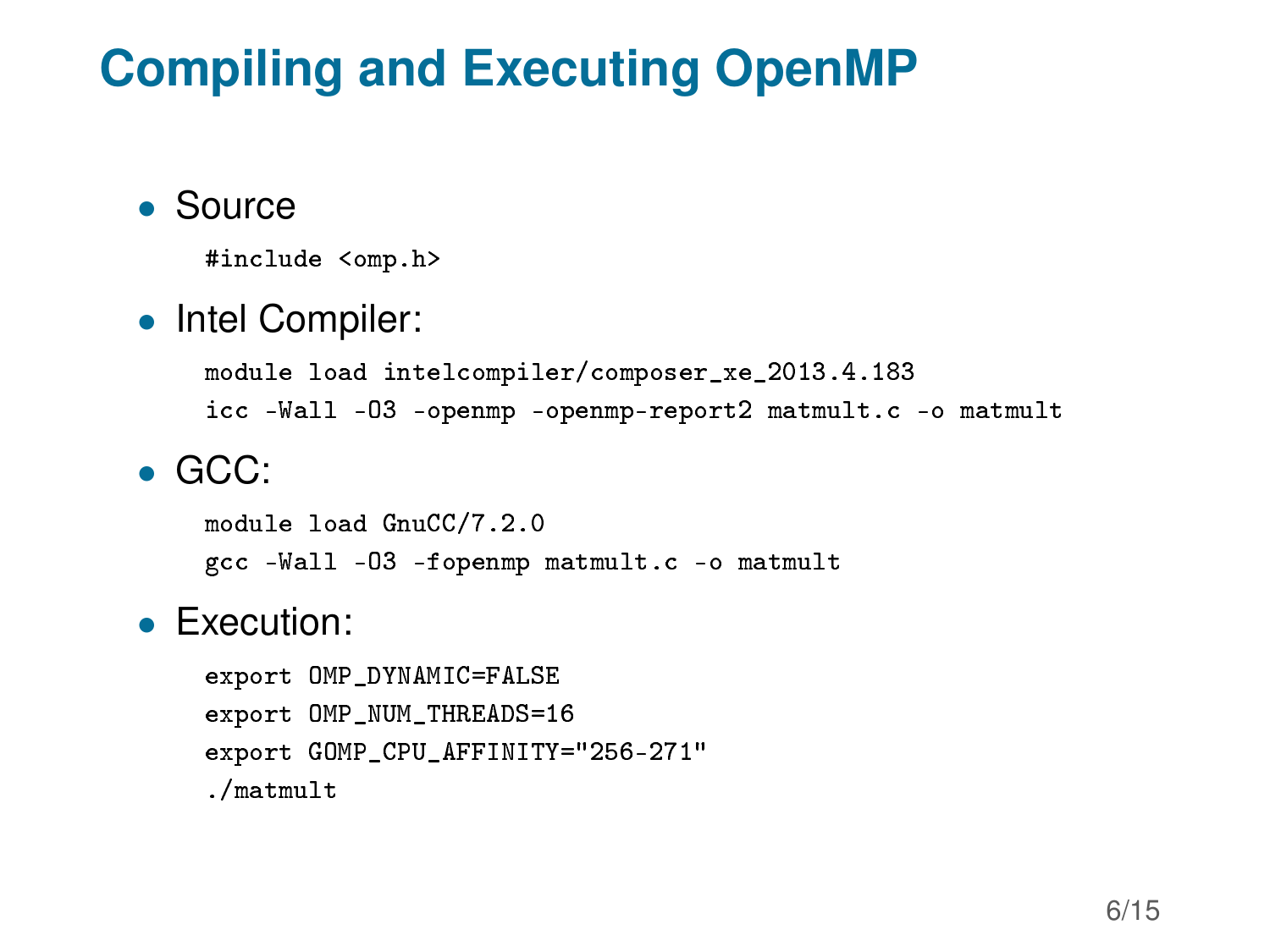#### **Parallel Loops**

```
#pragma omp parallel for private(j,k)
for (i=0; i<N; i++) {
  for (j=0; j<N; j++) {
    for (k=0; k<N; k++) {
       a[i,j] += b[i,k]*c[k,j];}
  }
}
```
- $\bullet$  Iterations of *i*-loop are executed by parallel threads.
- Matrix  $a$  is shared by all threads.
- Every thread maintains private instances of  $i, j, k$ .

Most important source of scalable parallelism.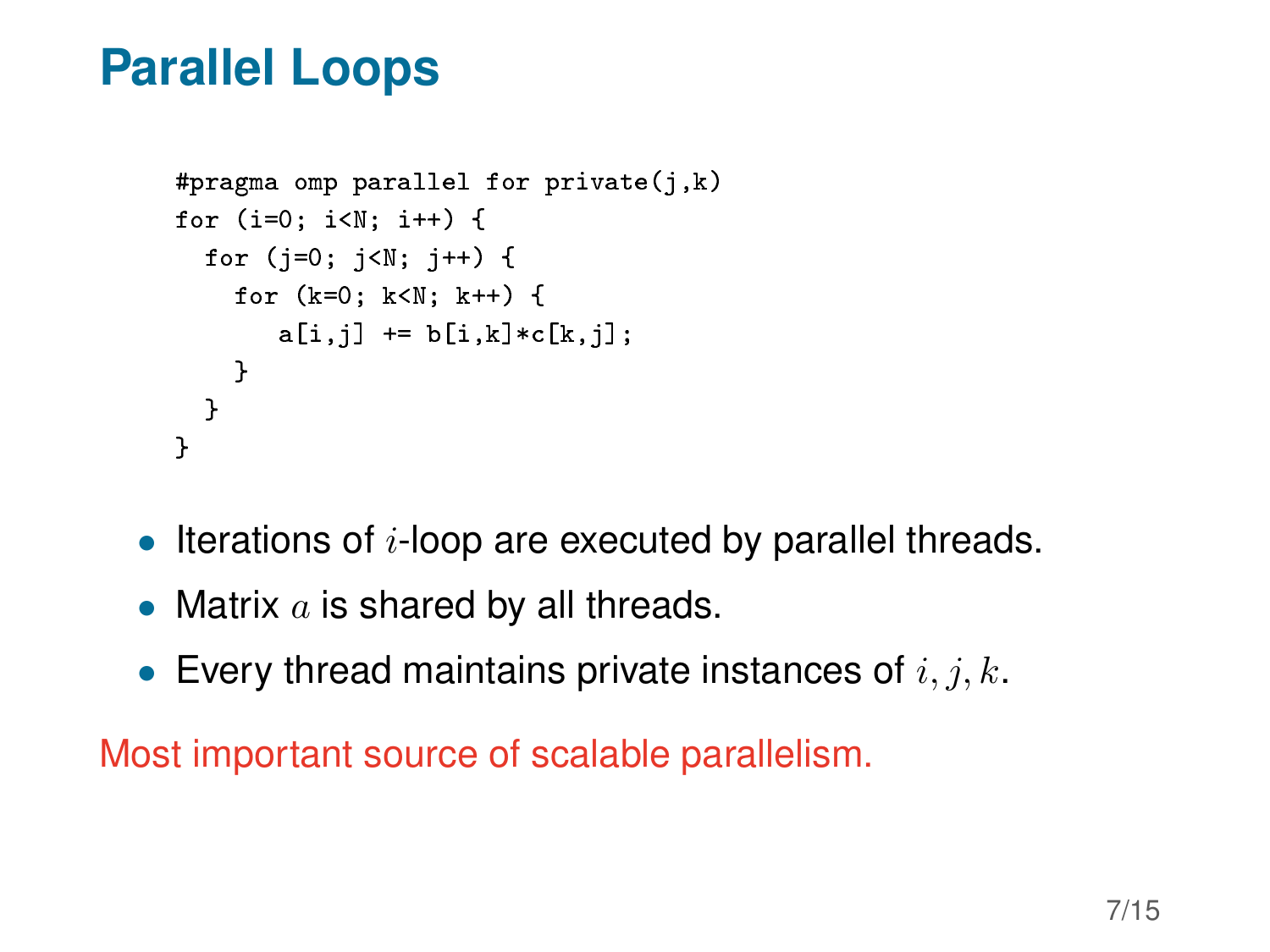## **Load Balancing**

#pragma omp parallel for ... schedule(kind [, chunk size])

• Various kinds of loop scheduling: static Loop is divided into equally sized chunks which are interleaved among threads; default chunk size is  $N/T$ . Number of loop iterations N and number of threads  $T$ . dynamic Threads retrieve chunks from a shared work queue; default chunk size is 1. guided Like "dynamic" but chunk size starts large and is continuously decremented to specified minimum (default 1).

- auto One of the above policies is automatically selected (same as if no schedule is given).
- runtime Schedule taken from environment variable OMP\_SCHEDULE.

export OMP\_SCHEDULE="static,1"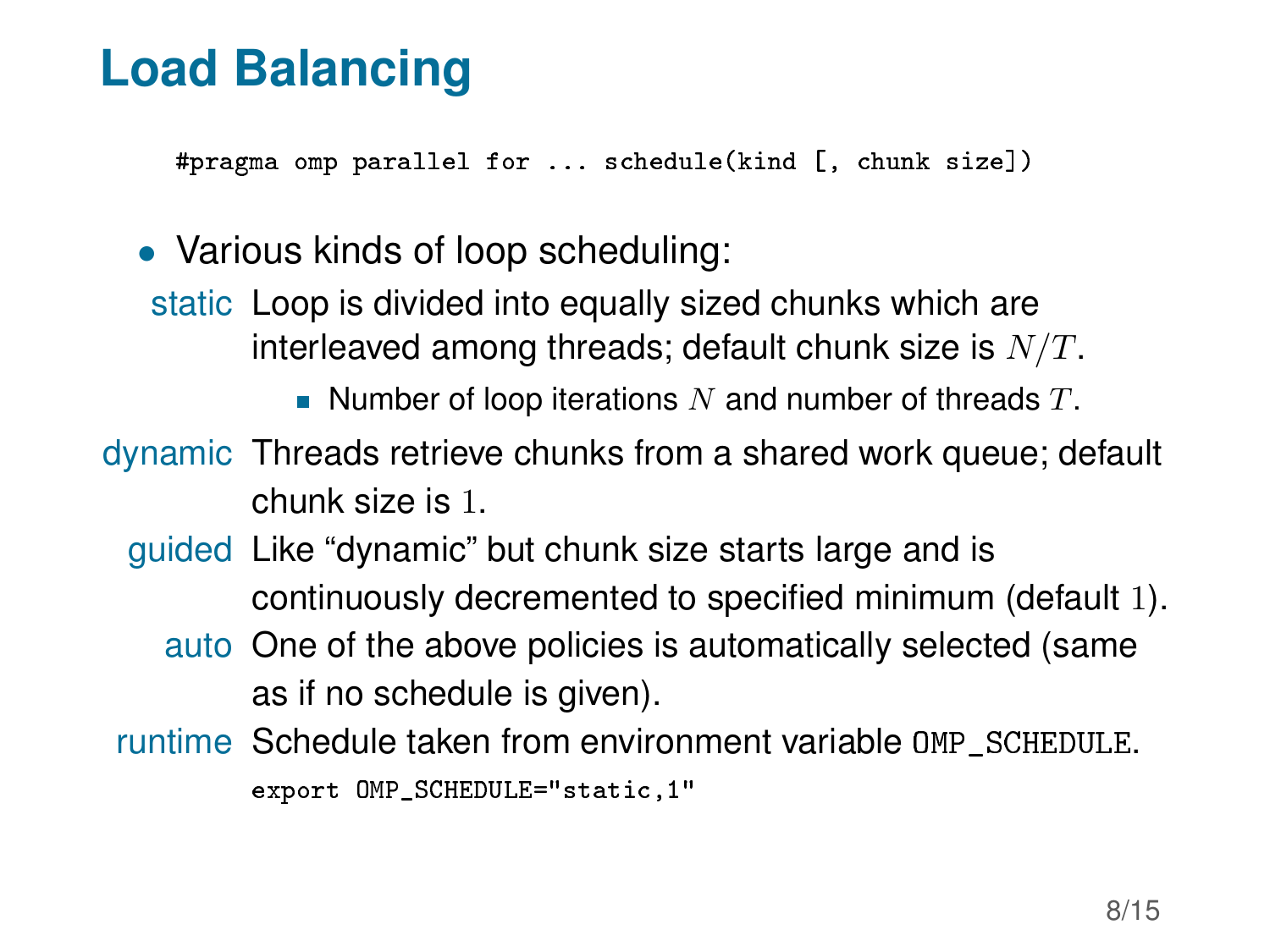## **Example: Matrix Multiplication**

```
#include <stdio.h>
#include <stdlib.h>
#include <omp.h>
#define N 2000
double A[N][N], B[N][N], C[N][N];
int main(int argc, char *argv[]) {
 int i, i, k;
 double s;
 for (i=0; i < N; i++){
    for (i=0; i < N; i++){
     A[i][j] = rand();
     B[i][j] = rand();
   }
 }
 printf("ff f(n", A[0][0], B[0][0];
                                               #pragma omp parallel for private(j,k,s) schedule(runtime)
                                              for (i=0; i < N; i++){
                                                 for (i=0; i < N; i++){
                                                   s = 0;for (k=0; k<N; k++)
                                                   {
                                                     s += A[i][k]*B[k][j];
                                                   \mathbf{r}C[i][j] = s;}
                                               }
                                               double t2 = omp_get_wtime();
                                               printf("%f (%f s)\n", C[0][0], t2-t1);
                                               return 0;
                                             }
```
double  $t1 =$  omp\_get\_wtime();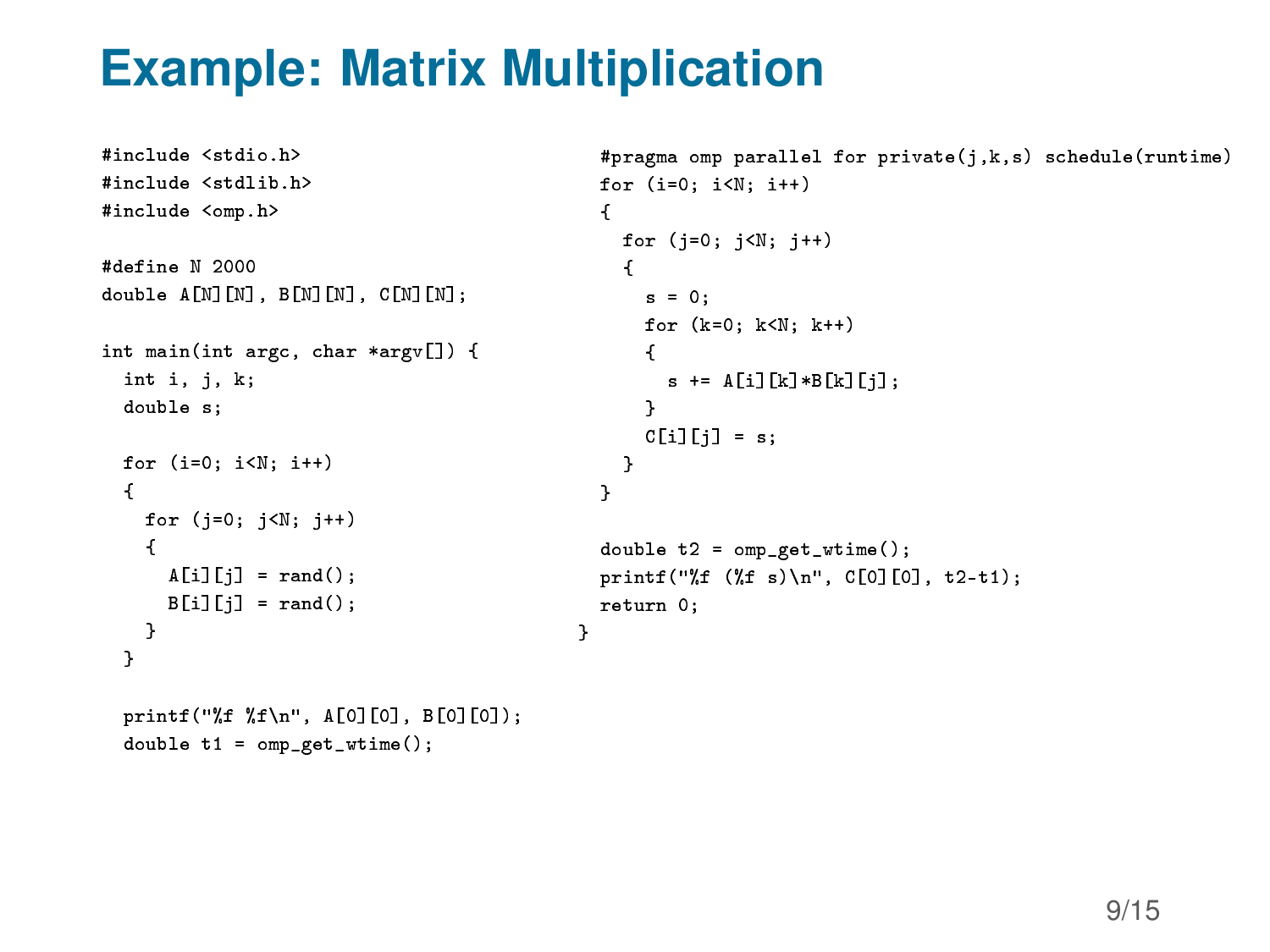#### **Parallel Sections**

```
int found1, found2, found3;
#pragma omp parallel sections
{
   #pragma omp section
   found1 = search1():
   #pragma omp section
   found2 = search2():
   #pragma omp section
   found3 = search3():
}
if (found1) printf("found by method 1\langle n''\rangle;
if (found2) printf("found by method 2\n');
if (found3) printf("found by method 3\nu");
```
• Each code section is executed by a thread in parallel.

Parallel sections and loops may be also nested.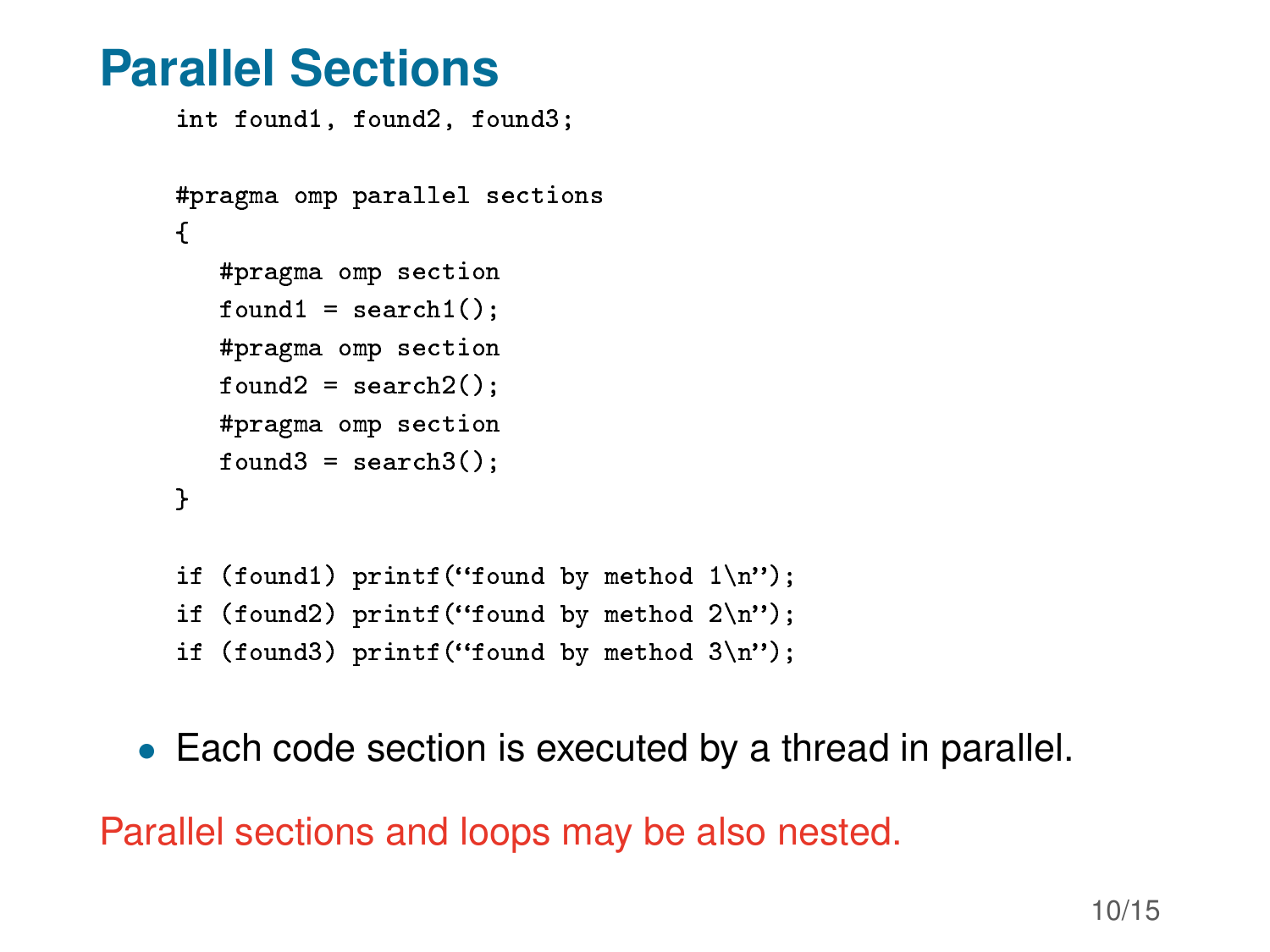#### **Parallel Blocks**

```
int n, afn1, t, i;#pragma omp parallel private(t, i)
{
  t = omp get num_threads(); // number of threads
  i = \text{omp\_get\_thread\_num}(); // 0 <= i \lt tcompute(a, i*(n/t), min(n, (i+1)*(n/t));
}
```
- Every thread executes the annotated block.
- Array a and length n are shared by all threads.
- Every thread maintains private instances of  $t$  and  $i$ .

```
Parallelism on the lowest level.
```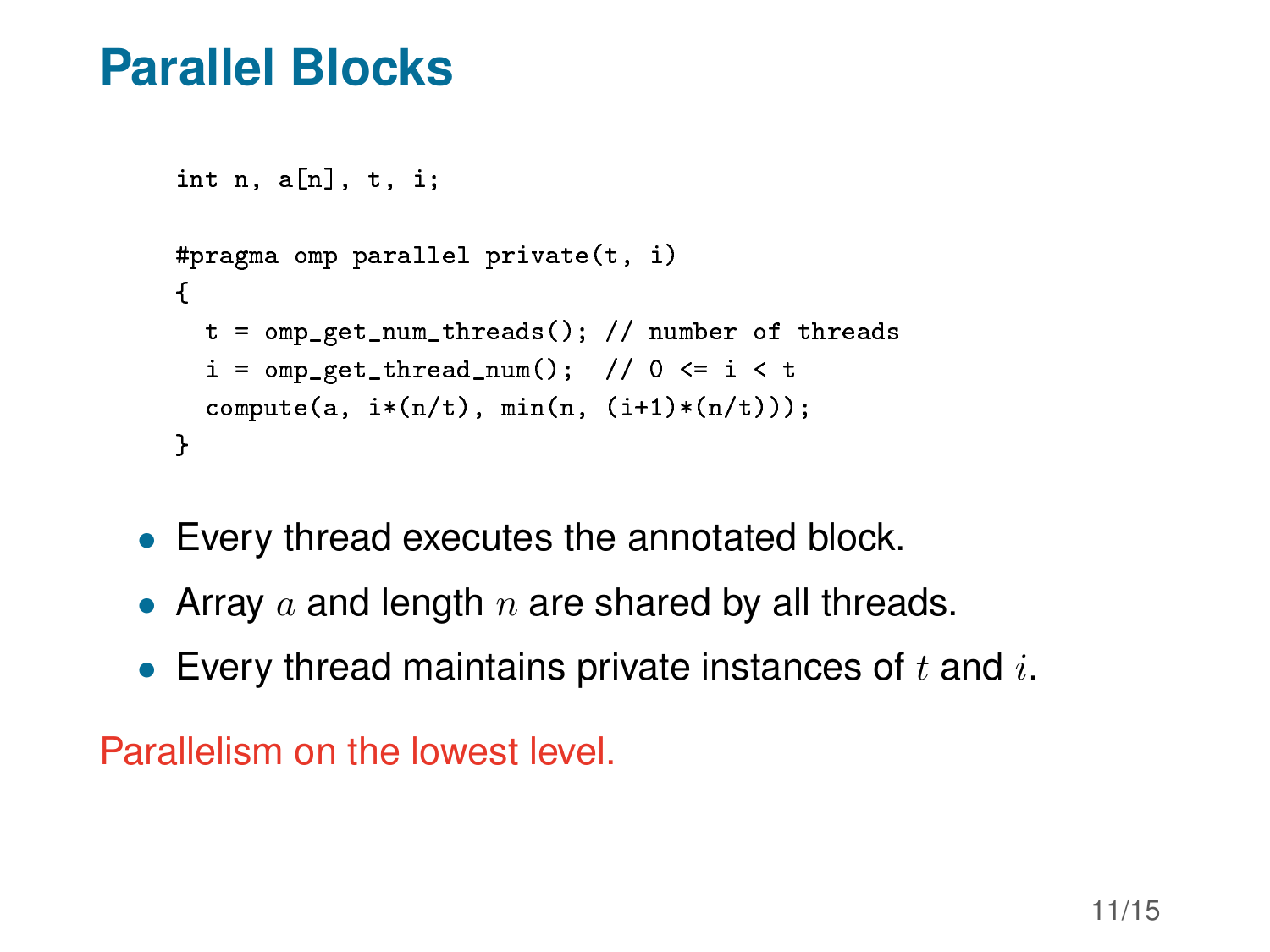#### **Critical Sections**

```
int n, a[n], t = 0, i;
#pragma omp parallel private(i)
{
  #pragma omp critical(mutex_i)
  {
    i = t; t + j;
  }
  if (i \le n) compute(a, i);
}
```
• No two threads can simultaneously execute a critical section with the same name.

High-level but restricted synchronization.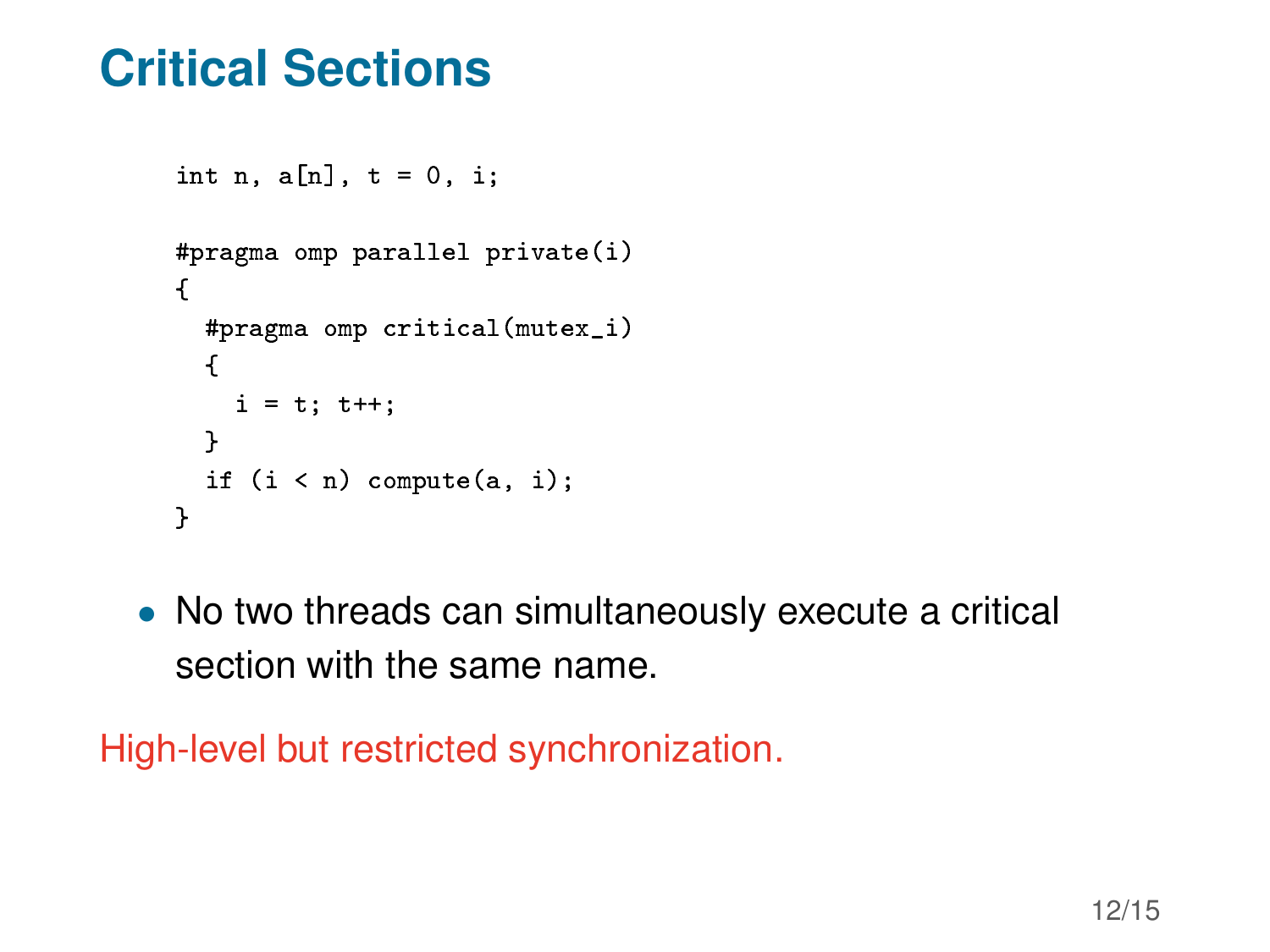## **Example: Manual Task Scheduling**

}

```
#include <stdio.h>
#include <stdlib.h>
#include <omp.h>
#define N 2000
double A[N][N], B[N][N], C[N][N];
int main(int argc, char *argv[])
{
 int i, j, k, row;
 double s;
 for (i=0; i < N; i++){
   for (i=0; i < N; i++){
     A[i][i] = rand();
     B[i][j] = rand();
    }
 }
 printf("%f %f\n", A[0][0], B[0][0]);
 double t1 = omp_get_wtime();
                                               {
                                                 while (1)
                                                 {
                                                    {
                                                     row++;
                                                   }
                                                   {
                                                     s = 0:
                                                     {
                                                     }
                                                   }
                                                 }
                                               }
                                               return 0;
```

```
row = 0:
#pragma omp parallel private(i,j,k,s)
   #pragma omp critical(getrow)
     i = row;
    if (i>=N) break;
    for (i=0; i < N; i++)for (k=0; k<N; k++)
        s += A[i][k] *B[k][i];
      C[i][j] = s;double t2 = omp_get_wtime();
printf("ff (f s)n", C[0][0], t2-t1);
```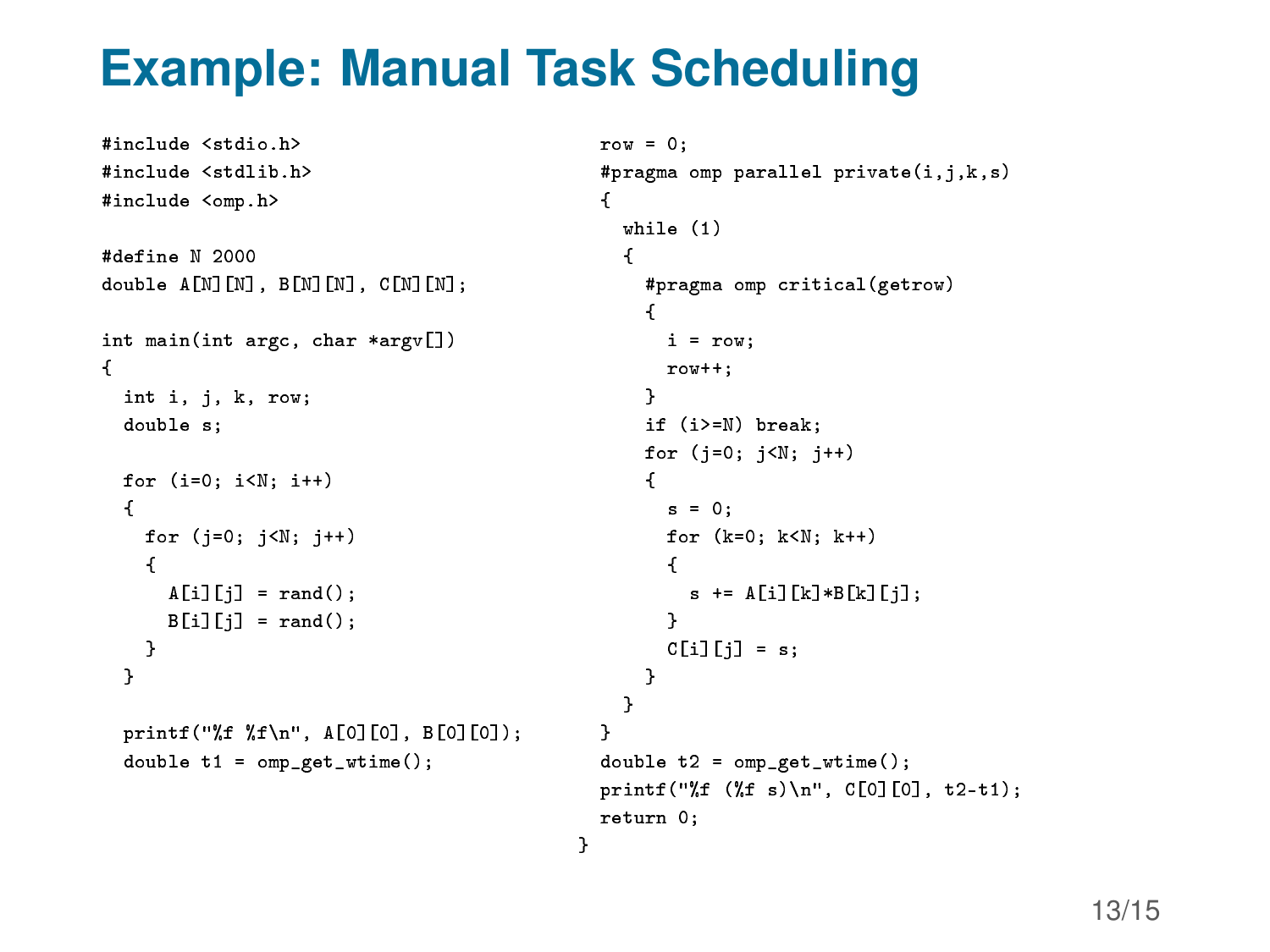#### **Lock Variables**

```
int n, a[n], t = 0, i;
omp_lock_t lock;
omp_init_lock(lock);
#pragma omp parallel private(i)
{
  omp_set_lock(lock);
  i = t; t++;
  omp_unset_lock(lock);
  if (i < n) compute(a, i);
}
```
• Only one thread can set a lock at a time.

Flexible but low-level synchronization.